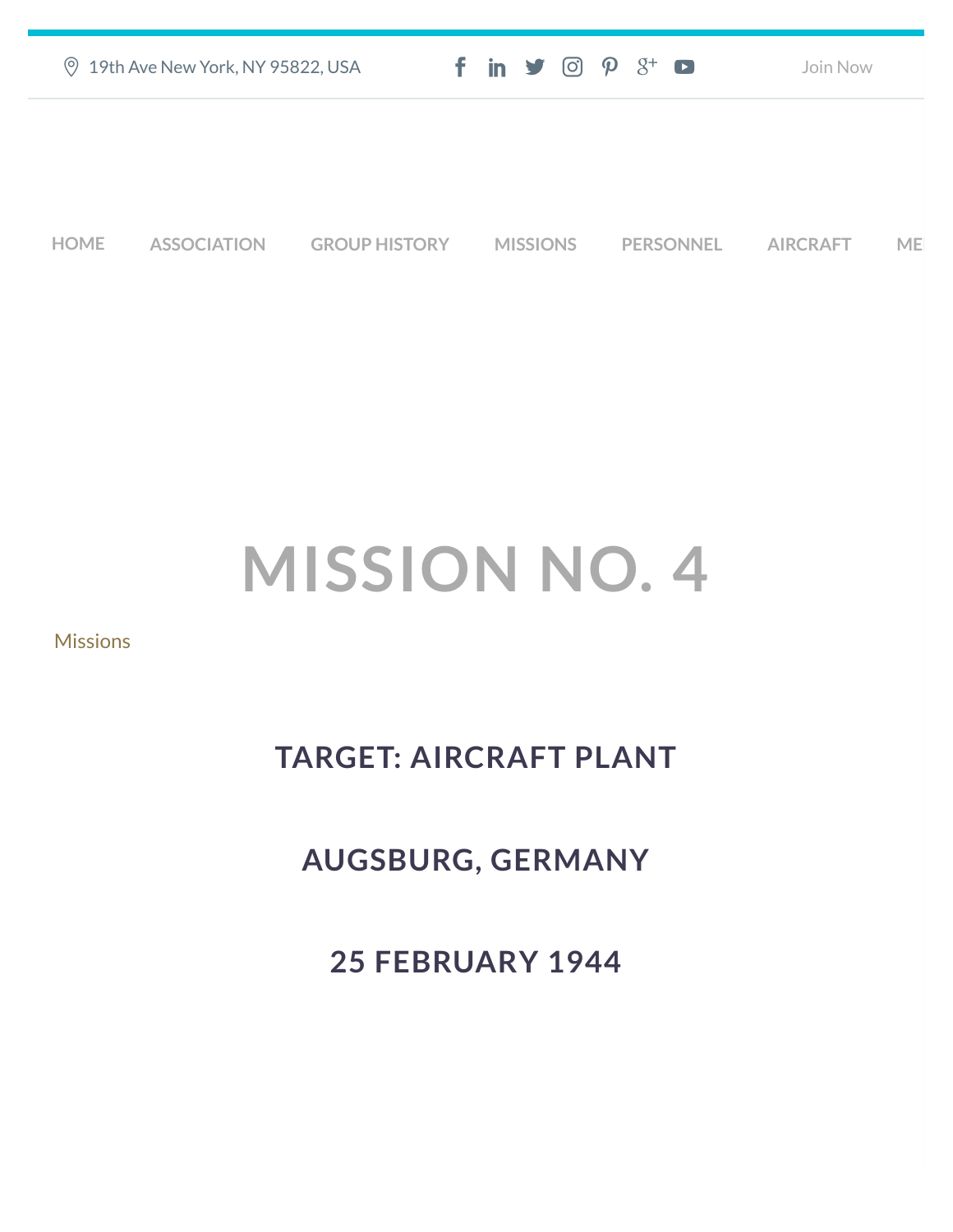

The Eighth Air Force penetrated in south Germany to attack three aircraft plants and production centers, and a ball bearing plant at Stuttgart. Augsburg, the 457th's assigned target, was the site of the production of Me-210 jet planes. The Germans were busy producing there an aircraft, unknown to aerial warfare at the time, that would be faster and capable of producing more firepower than any other fighter plane then in service.

The Group comprised the 94th Combat Wing's low box. In addition, the Group provided six planes for the low squadron of the high box. Col. Luper was Air Commander and Lt. Donald E. Lady was pilot. Enemy opposition was heavy. The Group attacked the primaiy target with good results. For the Eighth Air Force the mission was another costly one, thirty-one aircraft lost to enemy forces.

Just inside the French Coast on the way to the target, flak knocked out an engine on Lt. Edward J. Reppa's craft, but he continued toward the target.

Lt. James R. Chinn was shot down by enemy fighters and crashed in France. Two of his crew evaded capture and later returned to England. Lt. Chinn did not survive. Seven crew members lost their lives.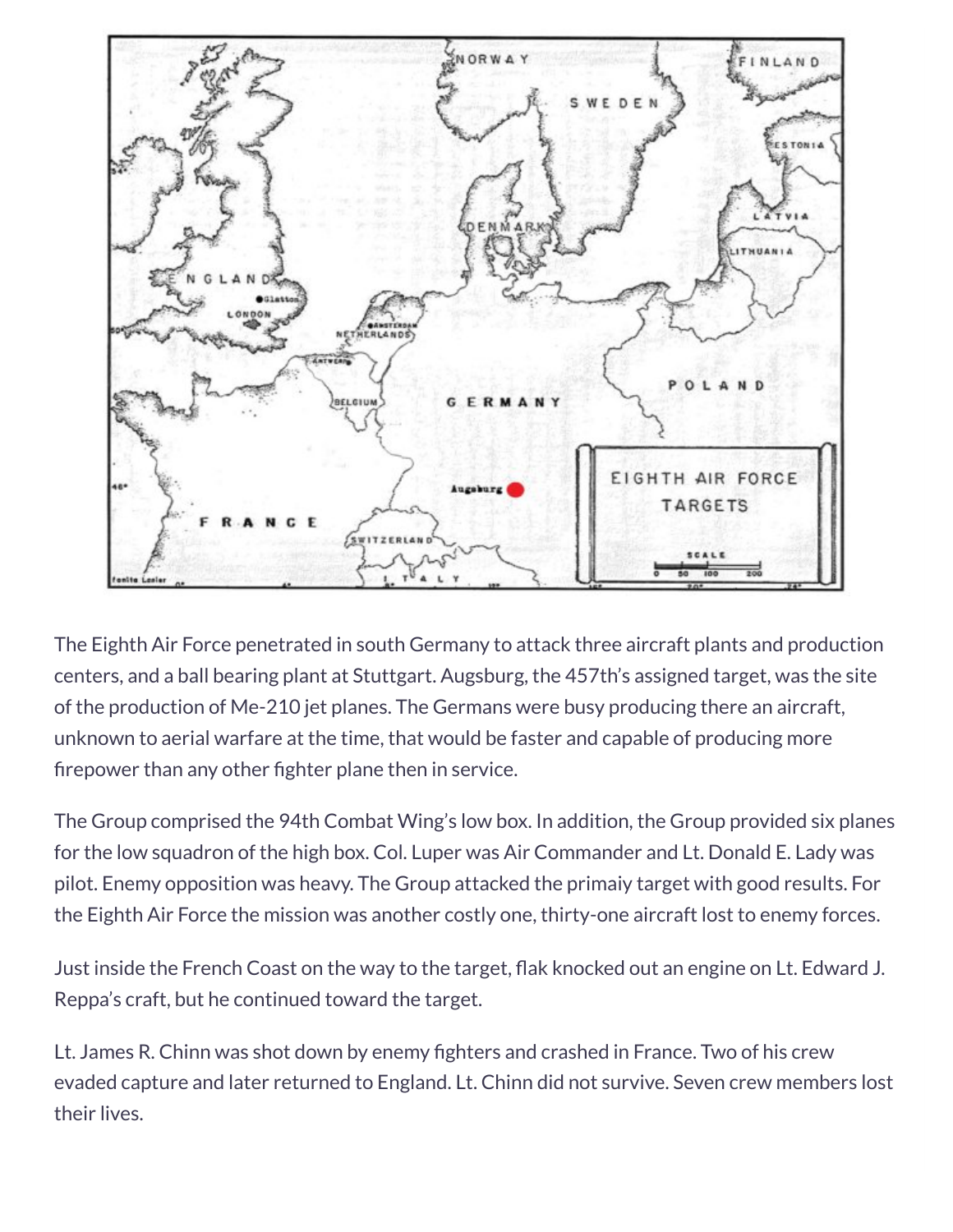Lt. Archie F. Bowers' ship was hit by flak in the target area, dropped out of formation and was attacked by enemy fighters. Six crew members were killed in action.

On the way back to England, Lt. Reppa lost another engine and ultimately crash landed at another base in England without any brakes to stop the craft, which finally came to a stop at a deep ditch after first hitting a tree. There were no serious injuries in the crew. The plane did not fare as well. It had come to its final resting place.

Lt. Green B. Poore, badly shot up, landed at another base with little gasoline remaining. Lt. Robert D. Lane landed with two engines out.

Lt. Clarence E. Schuchmann lost three engines, and in making a down wind landing, with another craft landing from the opposite direction, lost the fourth engine and made a dead stick landing. The other craft made a touch-and-go landing, avoiding a collision. Twenty-three, of the twentyfour aircraft completing the mission, suffered battle damage.

Though not directly attacked by the "Abbeville Kids", the Group got their first glimpse of the highly trained Me-109 Squadron with the yellow noses.

In summary the first week in combat had been rough. If there were any doubts of what lay ahead for the Group, the format was on the map in the briefing room. The Eighth Bomber Command had identified strategic and tactical targets in all parts of The Third Reich.

|     |          | <b>MISSION NO. 4</b><br>Ferbuary 25th 1944 |          |                     |          |                        |               |
|-----|----------|--------------------------------------------|----------|---------------------|----------|------------------------|---------------|
|     |          | 748th Squadron                             |          | 749th Squadron      |          | 750th Squadron         | 751th         |
|     | A/C #470 |                                            | A/C #113 |                     | A/C #592 |                        | A/C#          |
| р   | Lt       | Raymond A. Syptak                          | Lt       | Donald E. Lady      | Lt       | Edward M. Bender       | Lt            |
| CD  | Lt       | Leroy H. Watson                            | Lt       | James R. Luper      | Lt       | Leo R. Gren            | Lt            |
| n   | Lt       | William H. Dupont                          | Lt       | Arthur N. Hoffman   | Lt       | R.O. Ryers             | Lt            |
| ь   | Lt       | Irwin Rosen                                | Lt       | Judson E. Krueser   | Lt       | Edwin K. Fuller        | Lt            |
| tt  | Sgt      | William C. Bolger                          | Sgt      | David B. Jones      | Sgt      | James L. Free          | Sgt           |
| ro  | Sgt      | Eldon D. Krug                              | Sgt      | Monroe J. Hotaling  | Sgt      | John P. Sarico         | Sgt           |
| bt  | Sgt      | Byron E. Smull                             | Sgt      | Bernard L. Baker    | Sgt      | Laymon M. Mahan        | Sgt           |
| lwg | Sgt      | Robert B. Hooper                           | Sgt      | Marvin H. Sloan     | Sgt      | Charles O. Webber      | Sgt           |
| rwg | Sgt      | Owen L. McDonough                          | Sgt      | Carl W. Ostling     | Sgt      | Thomas G. Leahy        | Sgt           |
| tg  | Sgt      | Wodrow W. Hammons                          | Sgt      | Rose D. Pogue       | Sgt      | Michael Woyurka        | Sgt           |
|     |          |                                            | Sgt      | Wade E. Knudson     |          |                        |               |
|     | A/C #552 |                                            |          | A/C # 545           |          | A/C #469               |               |
| р   | Lt       | Thomas E. Lee                              | Lt       | Robert L. Wetherald | Lt       | Clarence E. Schuchmann | $A/C$ #<br>Lt |
| cp  | Lt       | John M. Bristow                            | Lt       | Francis G. Bogle    | Lt       | Franklin J. Marra      | Lt            |
| n   | Lt       | John C.Sherwin                             | Lt       | Thomas W. Burns     | Lt       | Thomas A. Goff         | Lt            |
| ь   | Lt       | Regis J.Creehan                            | Lt       | Alex W. Fisher      | Lt       | Charles S. Gelber      | Lt            |
| tt  | Sgt      | Clayton L. Betterton                       | Sgt      | Cleo F. Corder      | Sgt      | Joseph I. Hibbs        | Sgt           |
| ro  | Sgt      | Jasper Stewart                             | Sgt      | John J. Orazem      | Sgt      | Lorne G. Smith         | Sgt           |
|     |          |                                            |          |                     |          |                        |               |
| bt  | Sgt      | John Barber                                | Sgt      | Reorge Stiller      | Sgt      | Billy K. Hightower     | Sgt           |